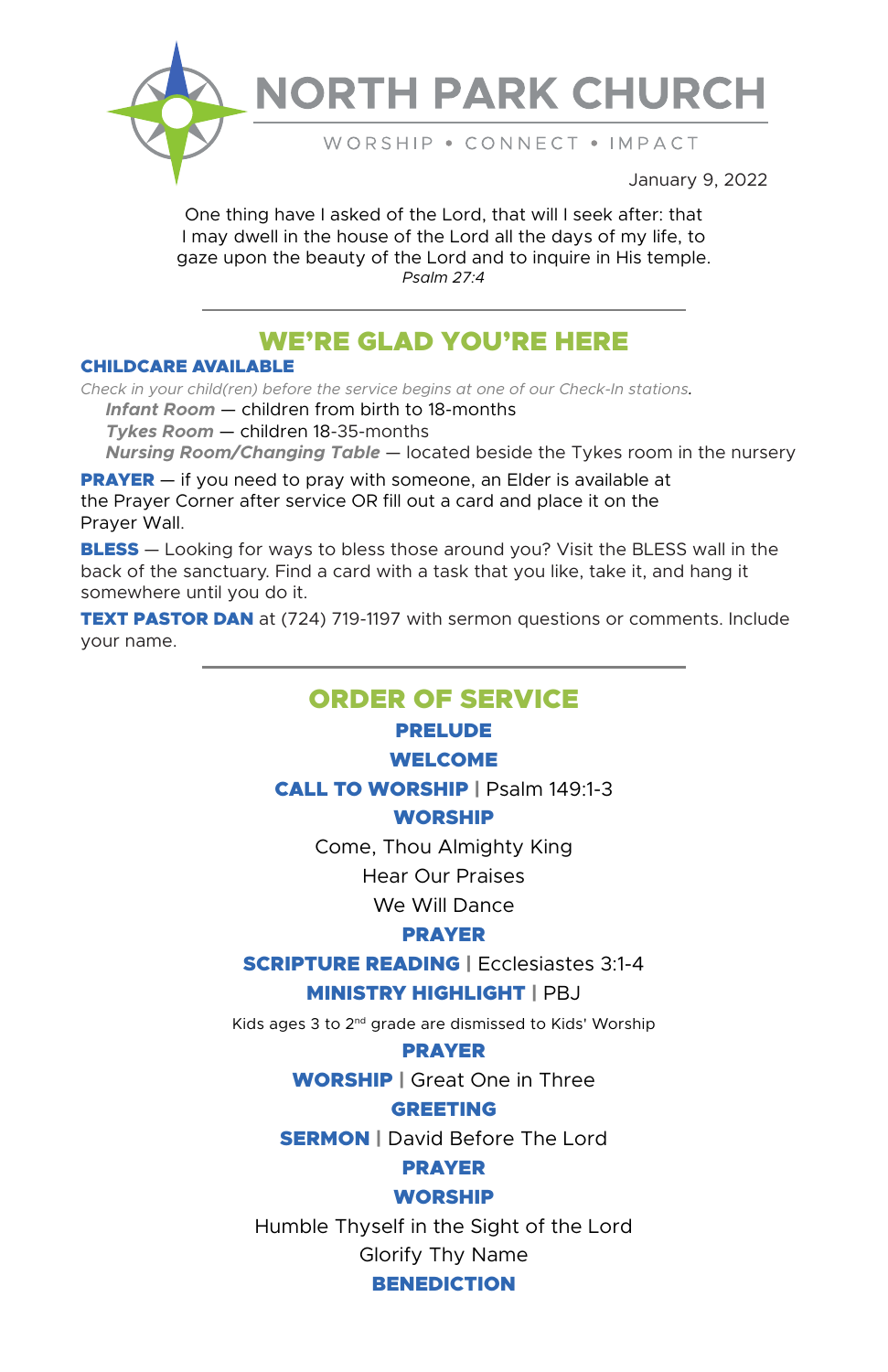# DAVID, PART 7: DAVID BEFORE THE LORD DAN HENDLEY | II SAMUEL 6

**I.** Why David celebrated — God's gracious **e**\_\_\_\_\_\_\_\_\_\_\_\_\_\_\_ **II.** How David celebrated **a. B**\_\_\_\_\_\_\_\_\_\_\_\_\_\_\_ the Lord **b.** With vigor and **e**\_\_\_\_\_\_\_\_\_\_\_\_\_\_\_ **c.** Without concern for **r**\_\_\_\_\_\_\_\_\_\_\_\_\_\_\_ or **d**\_\_\_\_\_\_\_\_\_\_

### SCRIPTURE REFERENCE

*New American Standard Bible is used unless otherwise indicated* 

#### *II SAMUEL 6:12-23*

Now it was told King David, saying, "The Lord has blessed the house of Obed-edom and all that belongs to him, on account of the ark of God." David went and brought up the ark of God from the house of Obed-edom into the city of David with gladness. 13And so it was, that when the bearers of the ark of the Lord had gone six paces, he sacrificed an ox and a fatling. <sup>14</sup> And David was dancing before the Lord with all his might, and David was wearing a linen ephod. <sup>15</sup>So David and all the house of Israel were bringing up the ark of the Lord with shouting and the sound of the trumpet. <sup>16</sup>Then it happened as the ark of the Lord came into the city of David that Michal the daughter of Saul looked out of the window and saw King David leaping and dancing before the Lord; and she despised him in her heart. <sup>17</sup>So they brought in the ark of the Lord and set it in its place inside the tent which David had pitched for it; and David offered burnt offerings and peace offerings before the Lord. 18When David had finished offering the burnt offering and the peace offering, he blessed the people in the name of the Lord of hosts. 19Further, he distributed to all the people, to all the multitude of Israel, both to men and women, a cake of bread and one of dates and one of raisins to each one. Then all the people departed each to his house. <sup>20</sup>But when David returned to bless his household, Michal the daughter of Saul came out to meet David and said, "How the king of Israel distinguished himself today! He uncovered himself today in the eyes of his servants' maids as one of the foolish ones shamelessly uncovers himself!" 21So David said to Michal, "It was before the Lord, who chose me above your father and above all his house, to appoint me ruler over the people of the Lord, over Israel; therefore I will celebrate before the Lord.  $22$  will be more lightly esteemed than this and will be humble in my own eyes, but with the maids of whom you have spoken, with them I will be distinguished." 23Michal the daughter of Saul had no child to the day of her death.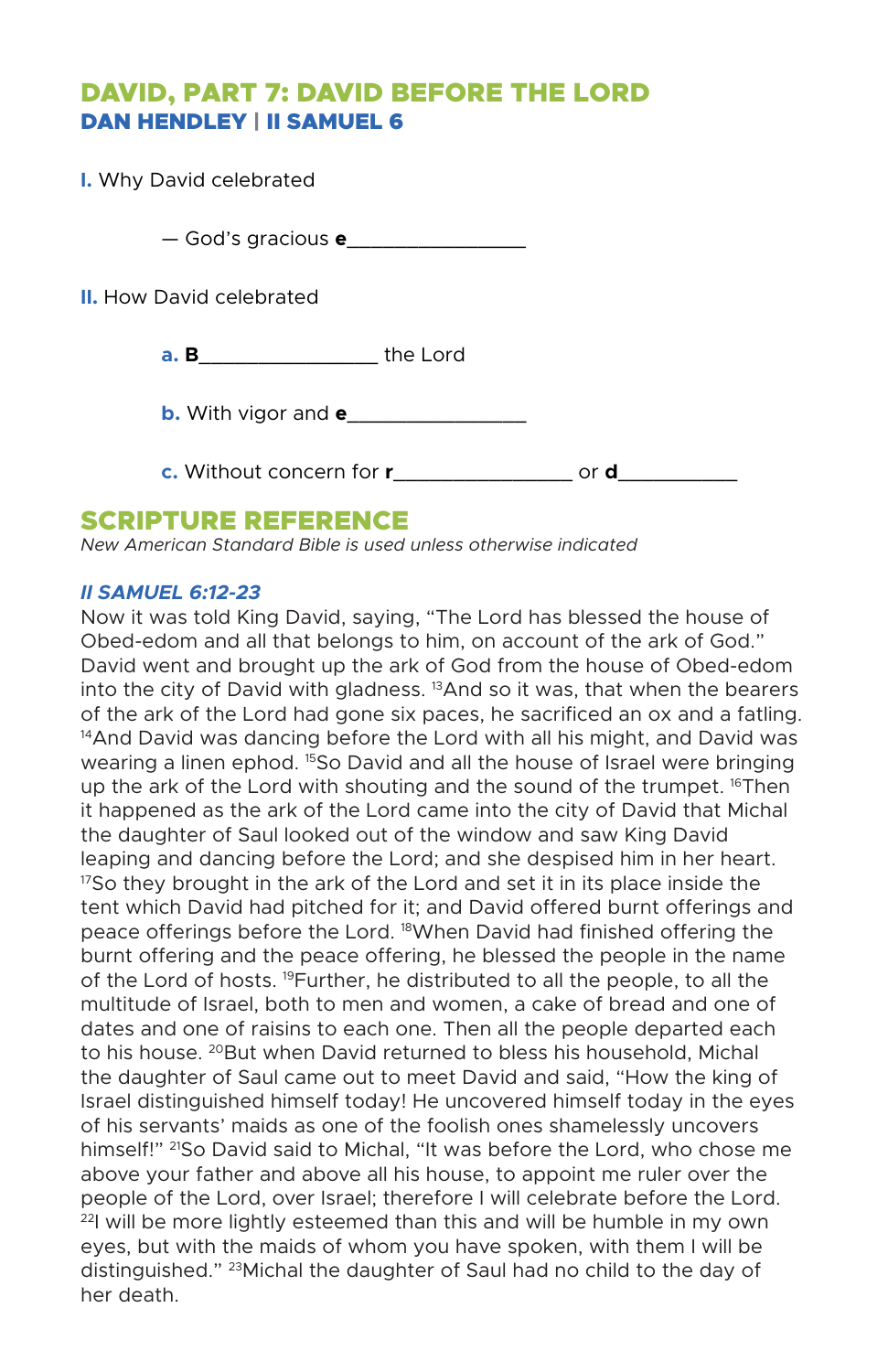#### *II SAMUEL 6:16d NLT*

When she saw King David leaping and dancing before the Lord, she was filled with contempt for him.

#### *II SAMUEL 7:18*

Then David the king went in and sat before the Lord, and he said, "Who am I, O Lord God, and what is my house, that You have brought me this far.

#### *II THESSALONIANS 2:13*

We should always give thanks to God for you, brethren beloved by the Lord, because God has chosen you from the beginning for salvation through sanctification by the Spirit and faith in the truth.

#### *PROVERBS 15:3*

The eyes of the Lord are in every place, watching the evil and the good.

#### *EPHESIANS 6:5-8 NLT*

Slaves, obey your earthly masters with deep respect and fear. Serve them sincerely as you would serve Christ. <sup>6</sup>Try to please them all the time, not just when they are watching you. As slaves of Christ, do the will of God with all your heart. 7Work with enthusiasm, as though you were working for the Lord rather than for people. <sup>8</sup>Remember that the Lord will reward each one of us for the good we do, whether we are slaves or free.

#### *PROVERBS 27:21 NLT*

Fire tests the purity of silver and gold, but a person is tested by being praised.

# ANNOUNCEMENTS

#### KIDS' WORSHIP & SUNDAY SCHOOL ARE BACK

Reminder to parents that we WILL have Kids' Worship today.

#### TREKKERS

#### **TODAY | 4:30 - 6:00 p.m. | ROOM 112**

Trekkers is back tonight! Come on out, all  $3<sup>rd</sup>$  -  $5<sup>th</sup>$  graders and hear about how God is the God of the Impossible! Bring a bible and a friend as we meet for fun, games, food, Bible study and prayer.

#### PBJ — EQUIP AND DEPLOY

#### **TONIGHT | 6:30 - 7:30 p.m. | ROOM 112**

Join us tonight as we focus on affirming others with our words. Together we'll prepare, pray, and plan for opportunities to bless others verbally.

#### YOUTH GROUP

**TODAY | 6:30 - 8:30 p.m. | THIRD FLOOR**

Questions? Email Taylor Brown.